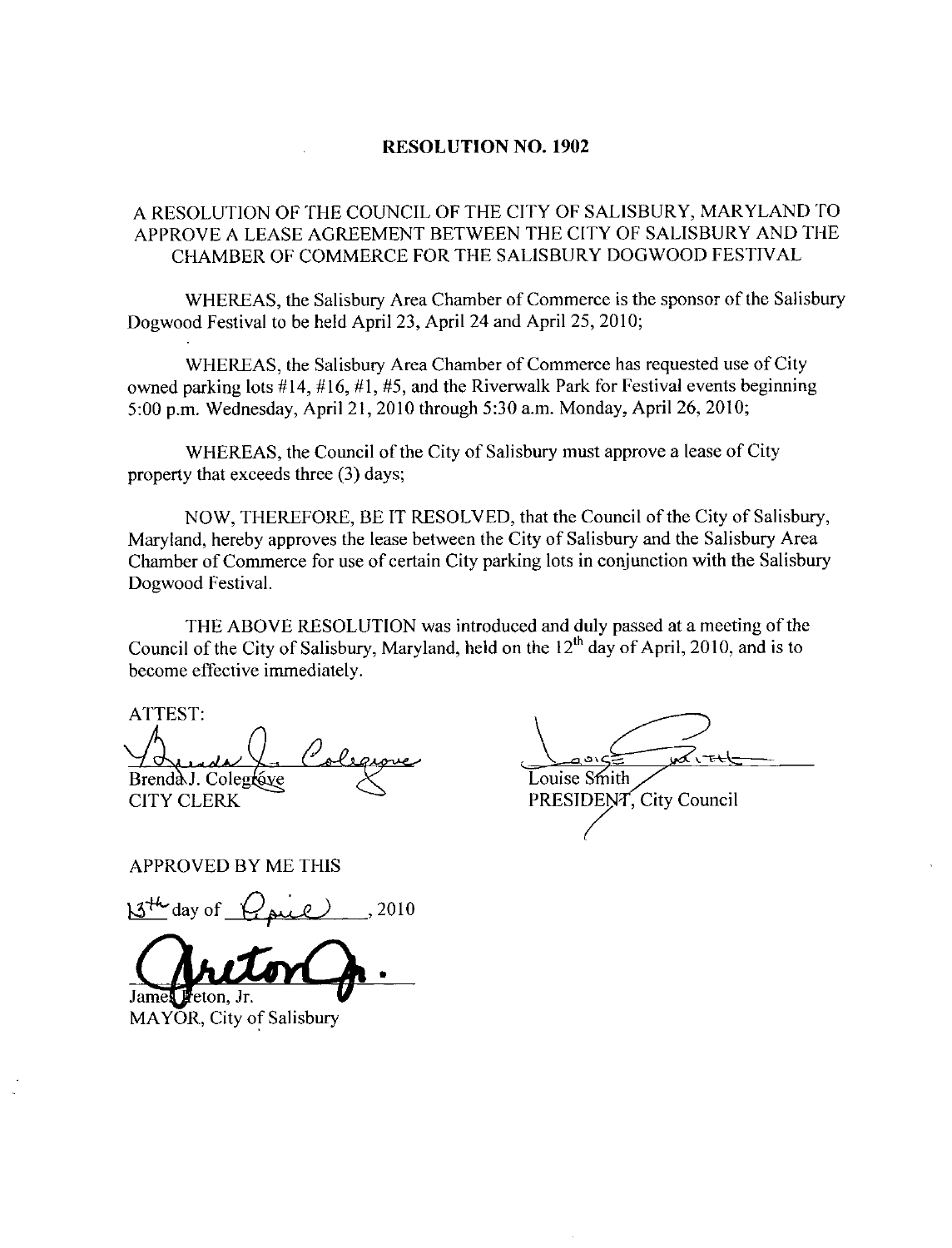## INTER

# OFFICE MEMO

## Office of the Mayor

To: City Council From: John R. Pick Subject: Lease of City Property for Salisbury Festival Date: March 31, 2010

Attached is a copy of the proposed Lease with the Chamber of Commerce for their use of City property in connection with the Salisbury Festival this year. Attached also is a copy of a Resolution for Council's consideration approving this Lease. There are no significant changes in the plans of the Chamber for this connection with the Salisbury Festi<br>consideration approving this Lease.<br>year's festival as it affects this lease. Experimentation with the Salisbury Festival this yeonsideration approving this Lease. There a<br>vear's festival as it affects this lease.<br>If you have any questions, please let me knc<br>cc: Mayor Ireton<br>Lore' Chambers<br>Pam Oland

If you have any questions, please let me know.

cc: Mayor Ireton Lore' Chambers Pam Oland Brenda Colegrovc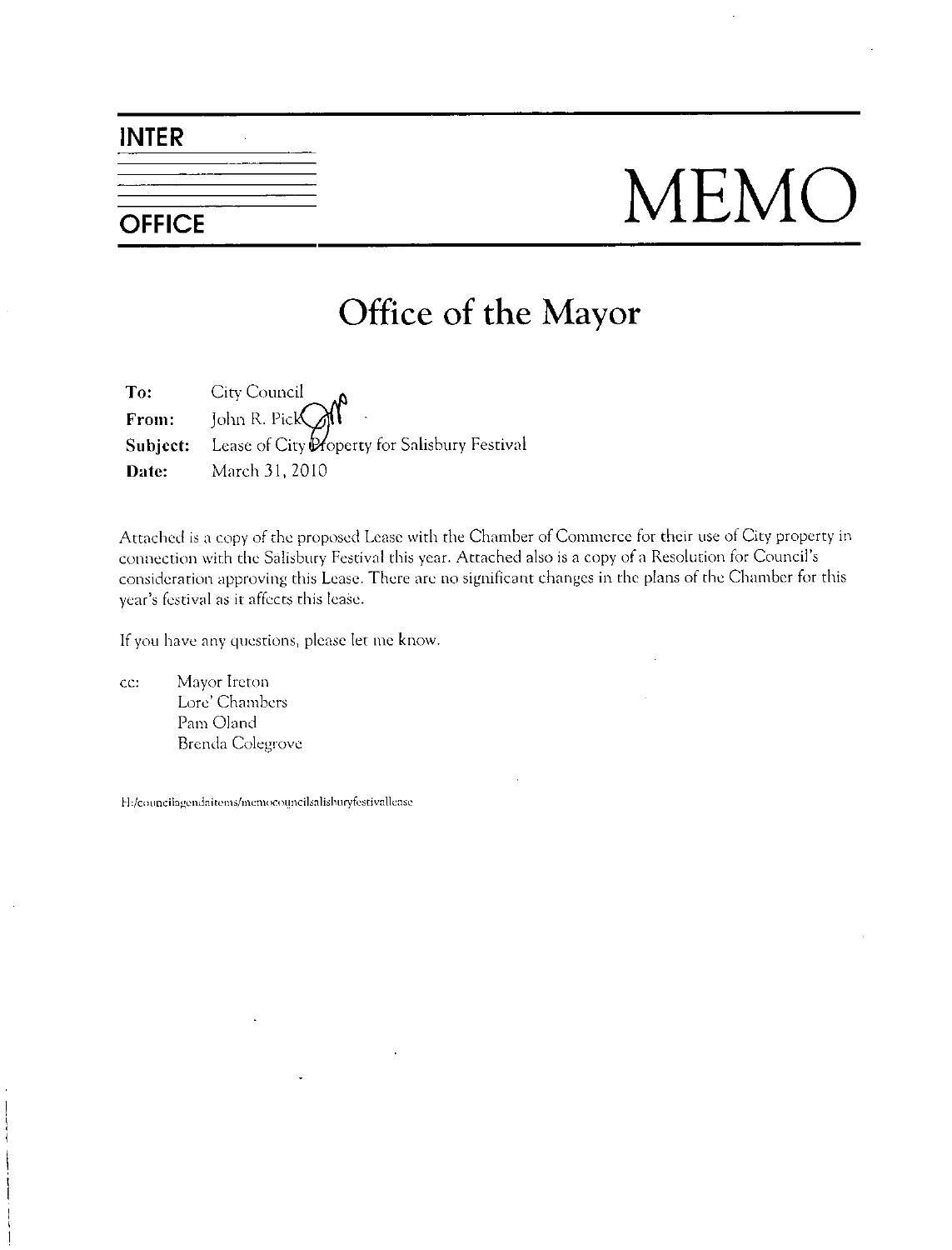### LEASE

THIS AGREEMENT, made this  $14^{46}$  day of  $\sqrt{2010}$ , 2010, between the CITY OF SALISBURY, Landlord, and SALISBURY AREA CHAMBER OF COMMERCE, Tenant.

1. WITNESSETH, that the said Landlord hereby rents to the said Tenant, Salisbury Area Chamber of Commerce, a parcel adjacent to the Holiday Inn, the fenced area as determined by the Tenant located on Parking Lot #14 and the City property adjacent to Lot #14 and the Holiday Inn, called the South Side Riverwalk Park, and the area North of the Wicomico River, being Parking Lot #16, Parking Lot #1 (east half of lot), and Parking Lot #14 and the Holiday Inn, called the South Side Riverwalk Park, and the area North of the<br>Wicomico River, being Parking Lot #16, Parking Lot #1 (east half of lot), and Parking Lot<br>#5, for the sum of One Dollar (\$1.00) per #5, for the sum of One Dollar (\$1.00) per day payable in advance. Parking Lot #14 and the City property adjacent to Lot #14 and the Holiday Inn shall be from 5:00 p.m., Wednesday, City property adjacent to Lot #14 and the Holiday Inn shall be from 5:00 p.m., Wednesday April 21 through 6:00 p.m., Sunday, April 25, 2010. Parking Lot #16 shall be from 6:00 April 21 through 6:00 p.m., Sunday, April 25, 2010. Parking Lot #16 shall be from 6:<br>p.m., Thursday, April 22 through 8:00 p.m., Sunday, April 25, 20010. Parking Lot #1 east half of lot) shall be from 5:00 p.m., Wednesday, April 21 through 5:30 a.m., Monday, April 26 a.c. 2000am. Monday April 21 through 5:30 a.m., Monday, April 21 through 5:30 a.m., Monday, April 21 through 5:30 a.m., Monday, half of lot) shall be from 5:00 p.m., Wednesday, April 21 through 5:30 a.m., Monday, April 26, 2009. All carnival equipment must be removed from Lot #1 before 5:30 a.m., Monday, 26, 2009. All carnival equipment must be removed from Lot #1 before 5:30 a.m., Monday, April 26, 2010. Parking Lot #5 shall be from 5:00 a.m. to 4:00 p.m., Saturday, April 24, 2010. All of the above areas are to be used for the Salisbury Festival.

2 And the said Tenant hereby covenants with the said Landlord to pay the rent aforesaid, keep the premises in good order and to surrender the peaceful and quiet possession of the same at the end of the said term in as good condition as when received Tenant will not do, suffer or permit anything to be done in or about the premises which will contravene any policy of insurance of the Landlord, nor use, nor permit their use for the purposes other than those of the Salisbury Area Chamber of Commerce. Tenant further covenants that it will not at any time assign this agreement, or sublet the property thus let, or any portion thereof, without the consent in writing of the said Landlord, or its representatives. Tenant further covenants that no alterations or repairs will be made to the leased premises without prior consent of the Landlord, and that whatever alterations or or any portion thereor, without the consent in writing or the said Landiond, or its<br>representatives. Tenant further covenants that no alterations or repairs will be made to the<br>leased premises without prior consent of the

3. Tenant further covenants as follows:

A. At least one-week prior to the event, provide to the City a Certificate of Insurance naming the City as an additional insured. Such certificate will evidence that the Tenant has insurance in the following amounts: General Commercial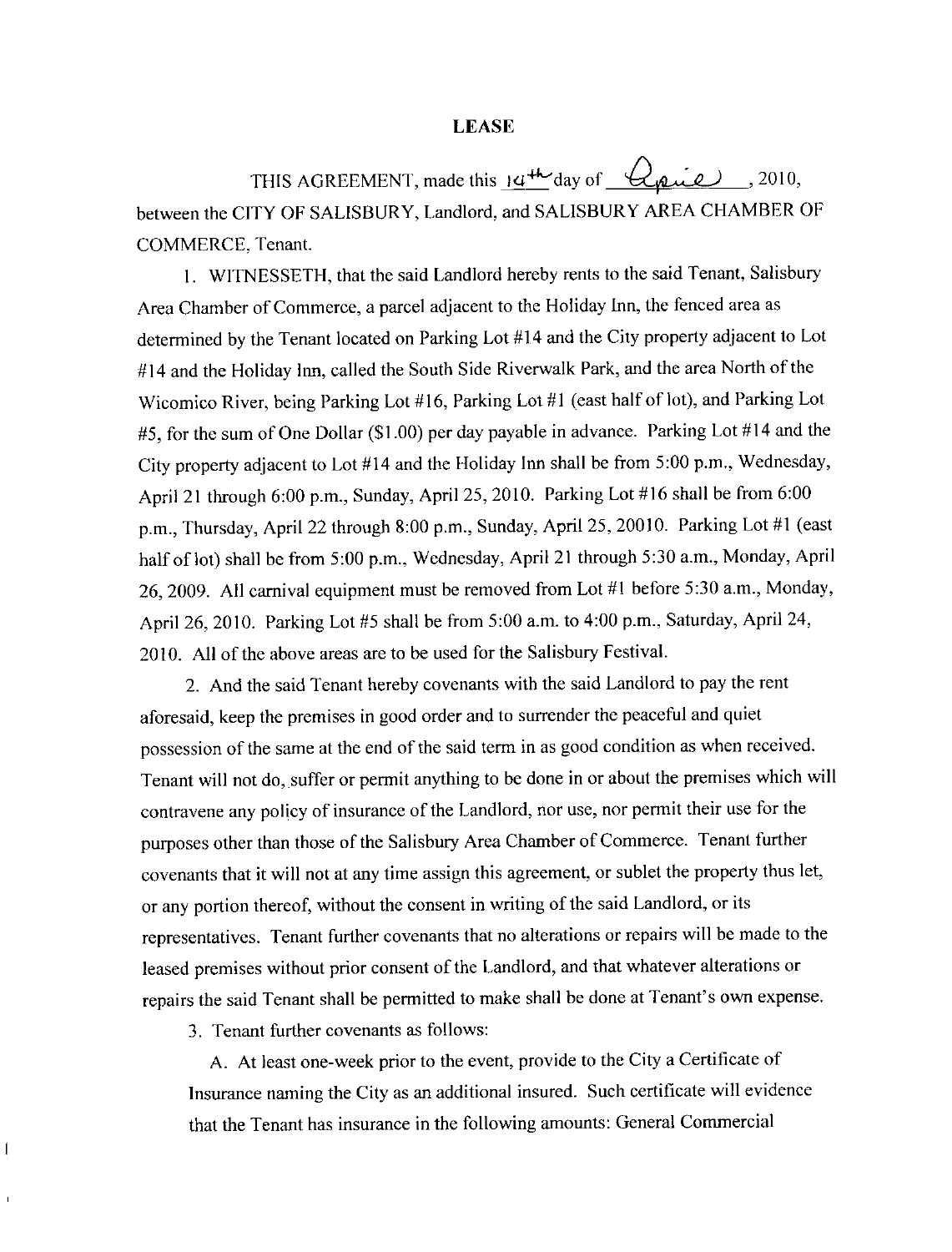Agreement<br>
2<br>
Liability (General Aggregate \$2,000,000; Each Occurrence \$1,000,000; Fire Damage<br>
\$300,000; and Medical Expense \$10,000).

- B. To keep property clean and in good repair during term of lease.
- C. To permit access to property by authorized City employees.
- D. To remove all improvements, material and equipment and restore property to its original condition, except such as may have been removed by City forces, by midnight, Sunday, April 25, 2010, with the exception of two (2) flat bed by midnight, sunday, April 25, 2010, with the exception of two  $(2)$  had be trucks, three  $(3)$  water "buffaloes" and the "porta-potties," which shall be removed by midnight, Monday, April 26, 2010.
- E. To comply with all City ordinances.
- F. To cooperate fully with routine or emergency activities of City agencies.
- G. To allow no lewd or indecent actions, conduct, language, pictures or portrayals in the activities or events presented by Tenant on the Premises, and nothing is to be presented, used, sold or solicited that is against the law, or contrary to, or forbidden by, the ordinances of the City of Salisbury and the laws of the State of Maryland. Tenant agrees to abide by and to be bound by the decisions of Landlord should any questions of propriety arise under this paragraph.
- H. To have all facades, signs, etc., approved by the Department of Building, Permits & Inspections.

4. Tenant knows, understands and acknowledges the risks and hazards associated with using the property and hereby assumes any and all risks and hazards associated therewith. Tenant hereby irrevocably waives any and all claims against the City or any of its officials, employees or agents for any bodily injury (including death), loss or property damage incurred by the Tenant as aresult of using the property and hereby irrevocably releases and discharges the City and any of its officials, employees or agents from any and all claims of liability arising out of or associated with the use of the property

5 Tenant shall indemnify and hold harmless the City and its officials employees and agents from and against any and all liabilities, judgements, settlements, losses, costs or charges (including attorney's fees) incurred by the City and any of its officials, employees